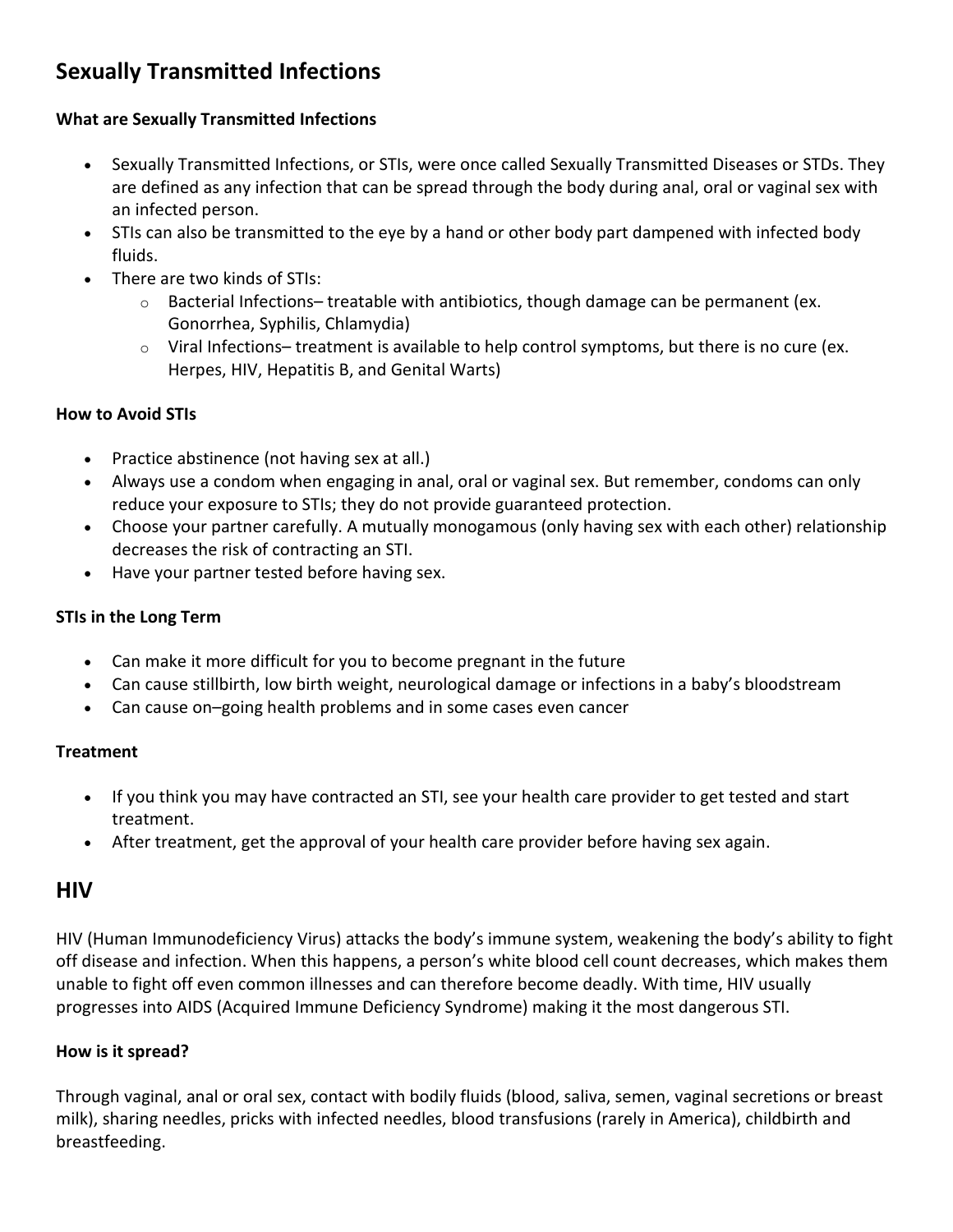### **Symptoms and Diagnosis**

HIV doesn't always show symptoms, or symptoms won't show up until months or years after infection. So being tested by a medical professional is the best way to catch HIV.

Since it can take more than 3 months for the HIV antibodies to show up in blood tests, it's important to always repeat the test a few months after a negative result.

### **Treatment**

Although HIV cannot be cured, it can be treated with a combination of drugs that can prevent the virus from progressing into AIDS.

## **How to protect yourself from HIV**

- ALWAYS use condoms for vaginal, anal and oral sex.
- Decrease your number of sexual partners
- Avoid high–risk sexual practices like anal sex, oral–anal sex or unprotected sex.
- Don't share needles with others and avoid having sex with people who use drugs that require needle usage.
- Don't allow urine to come into contact with your mouth, anus, eyes or open cuts.
- Have annual or semi–annual HIV tests, and encourage your partner(s) to do the same.

# **Types of Infections**

### **Urinary Tract Infection (UTI/Bladder Infection)**

• A bladder infection is an irritation of the urinary tract, which causes burning and frequent urination. If untreated, a UTI can lead to a more serious kidney infection.

### **Bacterial Vaginosis (BV)**

- BV is an infection of the vagina that is most often caused by an overgrowth of bacteria that are normally found in the vagina.
- Women who douche tend to get more BV infections than women who do not.
- If untreated, BV can lead to inflammation of the cervix, uterus and pelvic inflammatory disease.

### **Toxoplasmosis, Herpes, HIV**

- These infections affect fetuses and newborns and are caused by several different viruses of the same names and Syphilis. There are treatment options, but no cure.
- HIV testing is recommended for all pregnant women. Treating an HIV positive mother reduces the chance of transmitting the infection on to the baby.

### **Group B Strep**

- Bacteria often found in the vagina that has no symptoms, but can make newborns very ill.
- Cultures should be done during pregnancy to screen for Group B Strep.